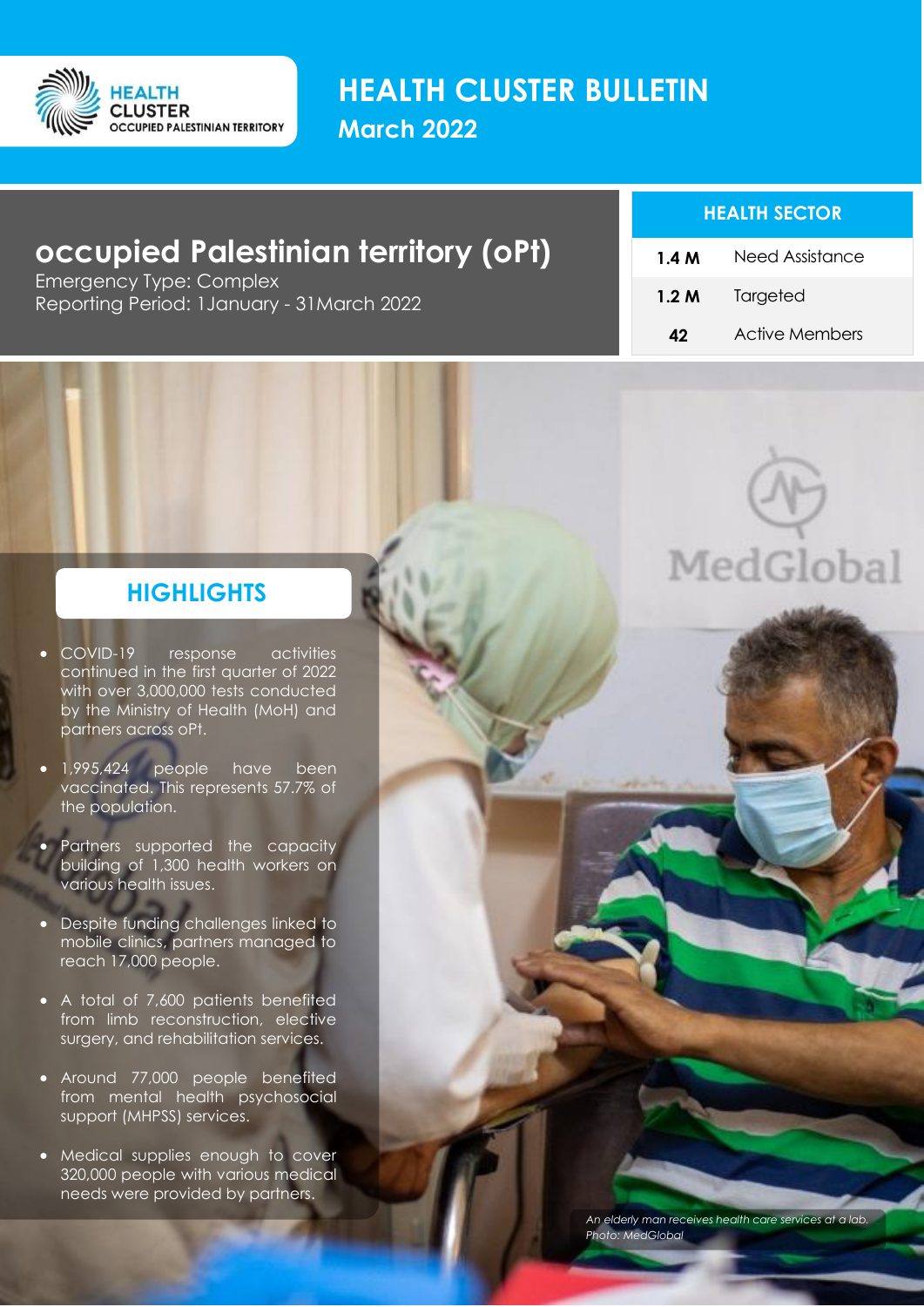



# **Communicable Diseases**

#### **COVID-19 SITUATION IN NUMBERS** (As of 31 March 2022)

| <b>Confirmed cases</b>                                   | <b>Active cases</b>                                       |  |  |  |
|----------------------------------------------------------|-----------------------------------------------------------|--|--|--|
| 647,203<br>West Bank<br>Gaza Strip<br>245,917<br>401,286 | 17,877<br>说<br>West Bank<br>Gaza Strip<br>12,352<br>5,525 |  |  |  |
| <b>Deaths</b>                                            | Tests <sup>*</sup>                                        |  |  |  |
| 5,655<br>West Bank<br>Gaza Strip<br>3,677<br>1,978       | 3,106,429                                                 |  |  |  |

\* The number of tests does not include East Jerusalem



|                                                            | 200 People in home isolation benefited<br>from medical follow-ups and isolation kits |                |                         |      |                  |  |  |
|------------------------------------------------------------|--------------------------------------------------------------------------------------|----------------|-------------------------|------|------------------|--|--|
| 100                                                        |                                                                                      |                | $\overline{\mathbf{2}}$ |      | 200              |  |  |
| Women                                                      | <b>Children</b>                                                                      | <b>Elderly</b> | <b>PwD</b>              | Gaza | <b>West Bank</b> |  |  |
| <b>Partners: Palestinian Medical Relief Society (PMRS)</b> |                                                                                      |                |                         |      |                  |  |  |



|     | $\bf 1$ , $\bf 232$ People received hygiene and prevention kits $\bf 1$ |                 |                |            |                                                            |                  |
|-----|-------------------------------------------------------------------------|-----------------|----------------|------------|------------------------------------------------------------|------------------|
| 561 | 651                                                                     | 20              | 501            | 308        | 440                                                        | 792              |
| Men | Women                                                                   | <b>Children</b> | <b>Elderly</b> | <b>PwD</b> | Gaza                                                       | <b>West Bank</b> |
|     |                                                                         |                 |                |            | Partners: UNRWA, WHO, MdM Spain, UHWC, WHO, MedGlobal, AAH |                  |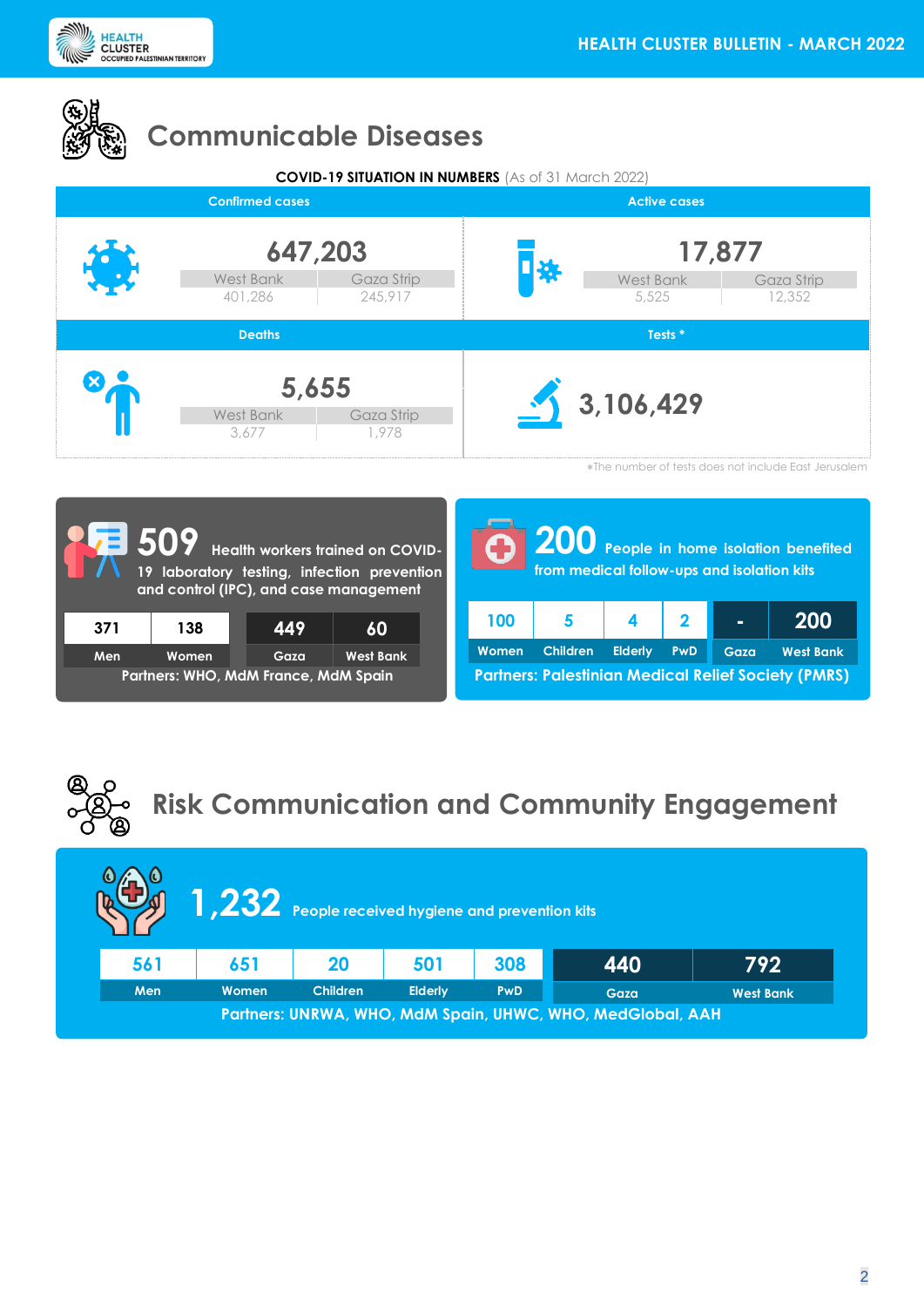

# **Trauma and Emergency Care**

| $\bullet$ |       |                 |                | 502 Patients supported with limb reconstruction |                                                            |                  |
|-----------|-------|-----------------|----------------|-------------------------------------------------|------------------------------------------------------------|------------------|
| 286       | 90    | 126             | 22             | 12                                              | 502                                                        | ۰.               |
| Men       | Women | <b>Children</b> | <b>Elderly</b> | PwD                                             | Gaza                                                       | <b>West Bank</b> |
|           |       |                 |                |                                                 | Partners: UNRWA, WHO, MdM Spain, UHWC, WHO, MedGlobal, AAH |                  |

| à.                                         |       |                 |         | 4,136 Patients supported with elective surgery |       |                  |
|--------------------------------------------|-------|-----------------|---------|------------------------------------------------|-------|------------------|
| 1,139                                      | 2,676 | 309             | 82      |                                                | 4,066 | 70               |
| Men                                        | Women | <b>Children</b> | Elderly | <b>PwD</b>                                     | Gaza  | <b>West Bank</b> |
| Partners: PHR, QRC, UNRWA, PCRF, MedGlobal |       |                 |         |                                                |       |                  |



**MDM France, WHO**

**303 Health care staff trained on essential life-saving interventions 303 - Gaza West Bank**

**Partners: PHR,QRC, MedGlobal, MDM France, WHO**

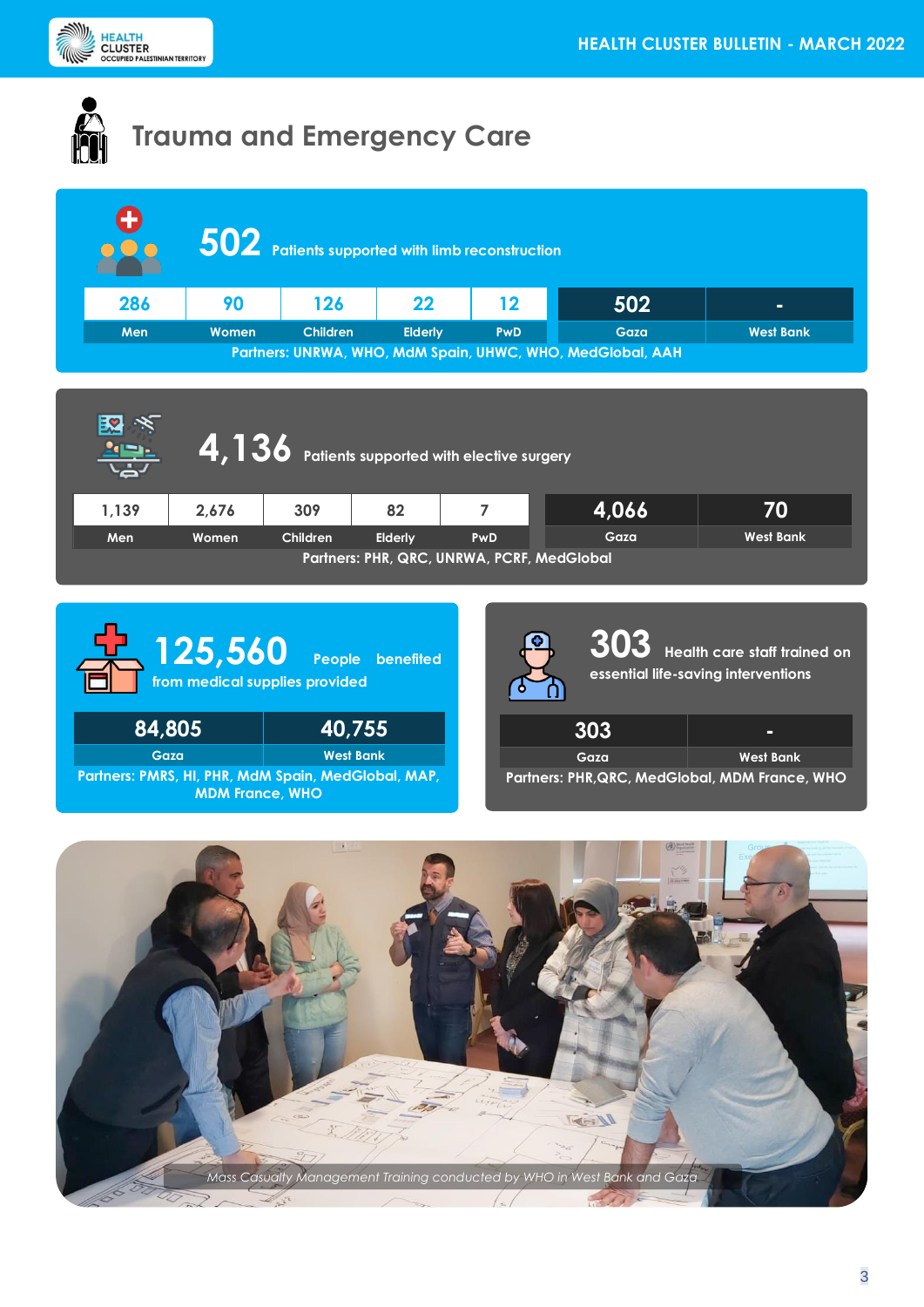



| 3,088 Patients provided with multi-disciplinary rehabilitation services |       |     |     |    |       |    |  |
|-------------------------------------------------------------------------|-------|-----|-----|----|-------|----|--|
| 1,299                                                                   | 1,584 | 499 | 954 | 51 | 3,040 | 48 |  |
|                                                                         |       |     |     |    |       |    |  |





# **Sexual and Reproductive Health (SRH)**

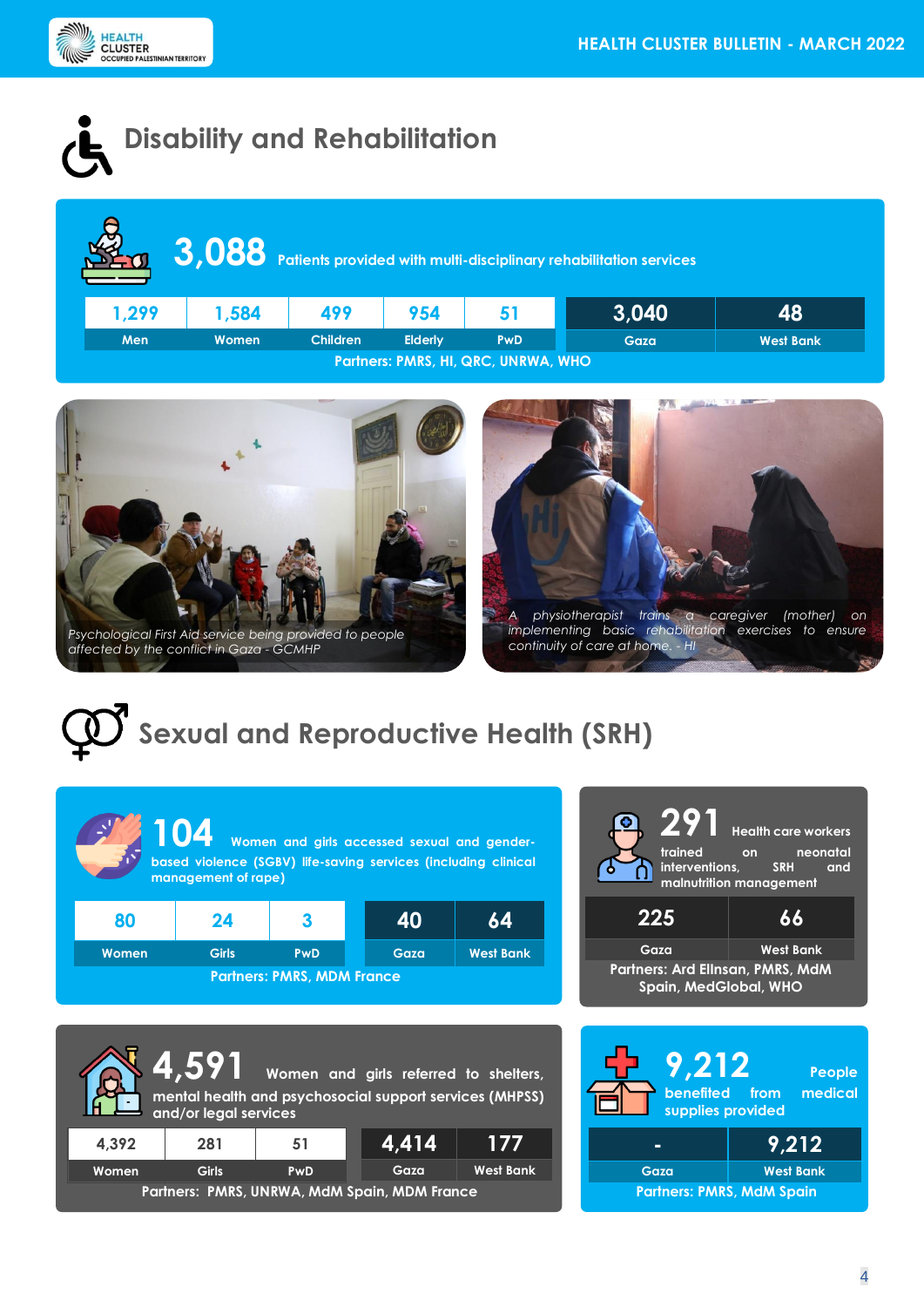







| $197,554$ Children under age 5<br>received quality health and nutritional<br>services |              |     |         |                  |  |  |
|---------------------------------------------------------------------------------------|--------------|-----|---------|------------------|--|--|
| 101,265                                                                               | 96,254       | 35  | 196,399 | 1,155            |  |  |
| <b>Boys</b>                                                                           | <b>Girls</b> | PwD | Gaza    | <b>West Bank</b> |  |  |
| <b>Partners: Ard Ellnsan, PMRS, UNRWA</b>                                             |              |     |         |                  |  |  |

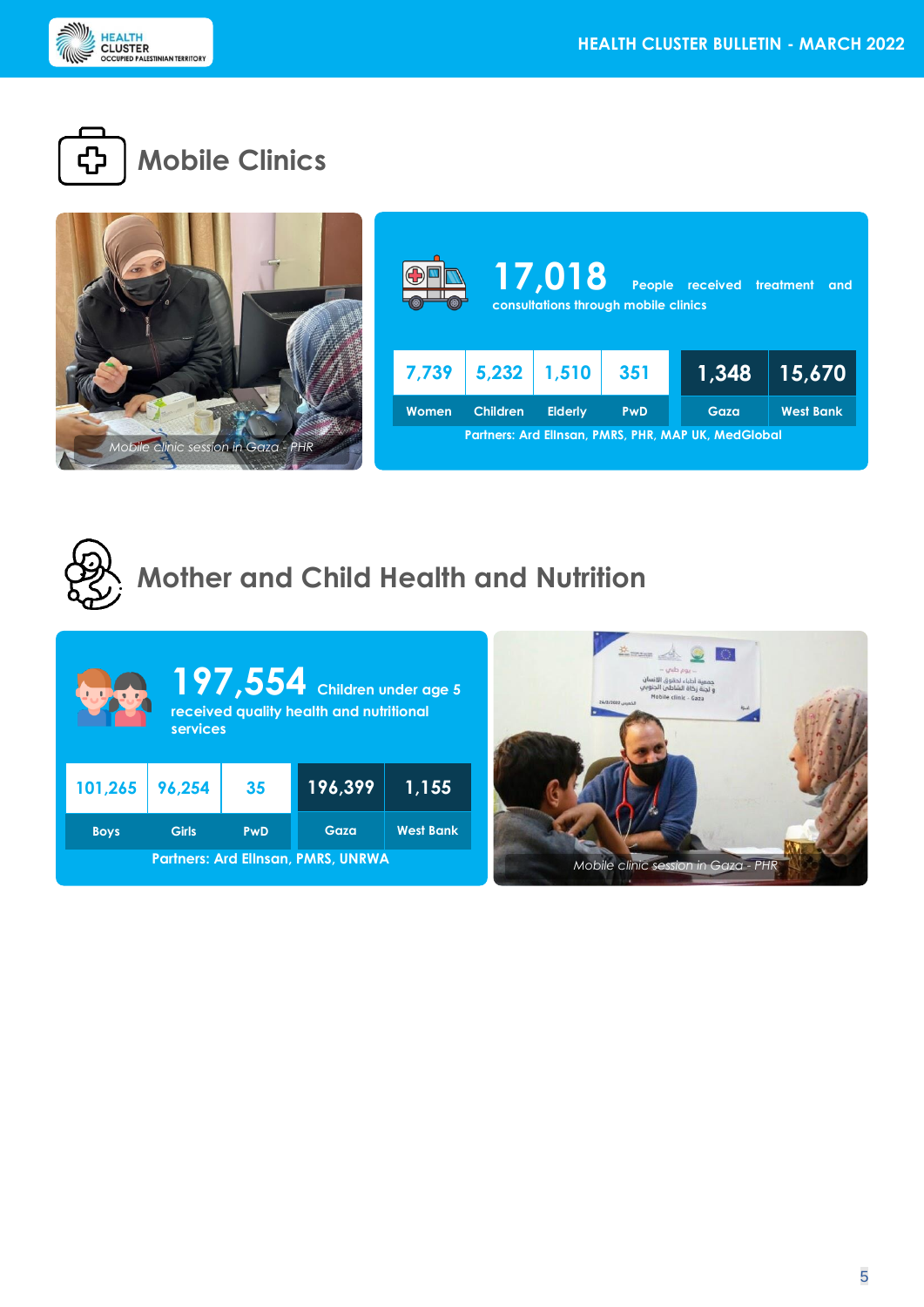



# **Mental Health and Psychosocial Support**

|                       | 684 Health care providers and community<br>workers trained on MHPSS, including mhGAP     |      |
|-----------------------|------------------------------------------------------------------------------------------|------|
|                       | 171                                                                                      | 513  |
|                       | <b>West Bank</b>                                                                         | Gaza |
| 7,92                  | Partners: PMRS, MdM Spain, MdM France, UNRWA, PCRF,<br><b>GCMHP, MedGlobal</b>           |      |
| Wom                   |                                                                                          |      |
|                       |                                                                                          |      |
| Partne<br><b>UNRW</b> |                                                                                          |      |
|                       | A health care worker provides mental health services at mobile clinic<br>in Gaza - GCMHP |      |

|               | 76,639<br>received mental health<br>psychosocial support services             |                  | People<br>and |  |
|---------------|-------------------------------------------------------------------------------|------------------|---------------|--|
| 7,928         | 159                                                                           | 297              | 27            |  |
| Women         | Children                                                                      | <b>Elderly</b>   | PwD           |  |
|               |                                                                               |                  |               |  |
| <u>62,777</u> |                                                                               | 13,862           |               |  |
| Gaza          |                                                                               | <b>West Bank</b> |               |  |
|               | Partners: PMRS, MdM Spain, MdM France,<br>UNRWA, PCRF, GCMHP, MedGlobal, WHO, |                  |               |  |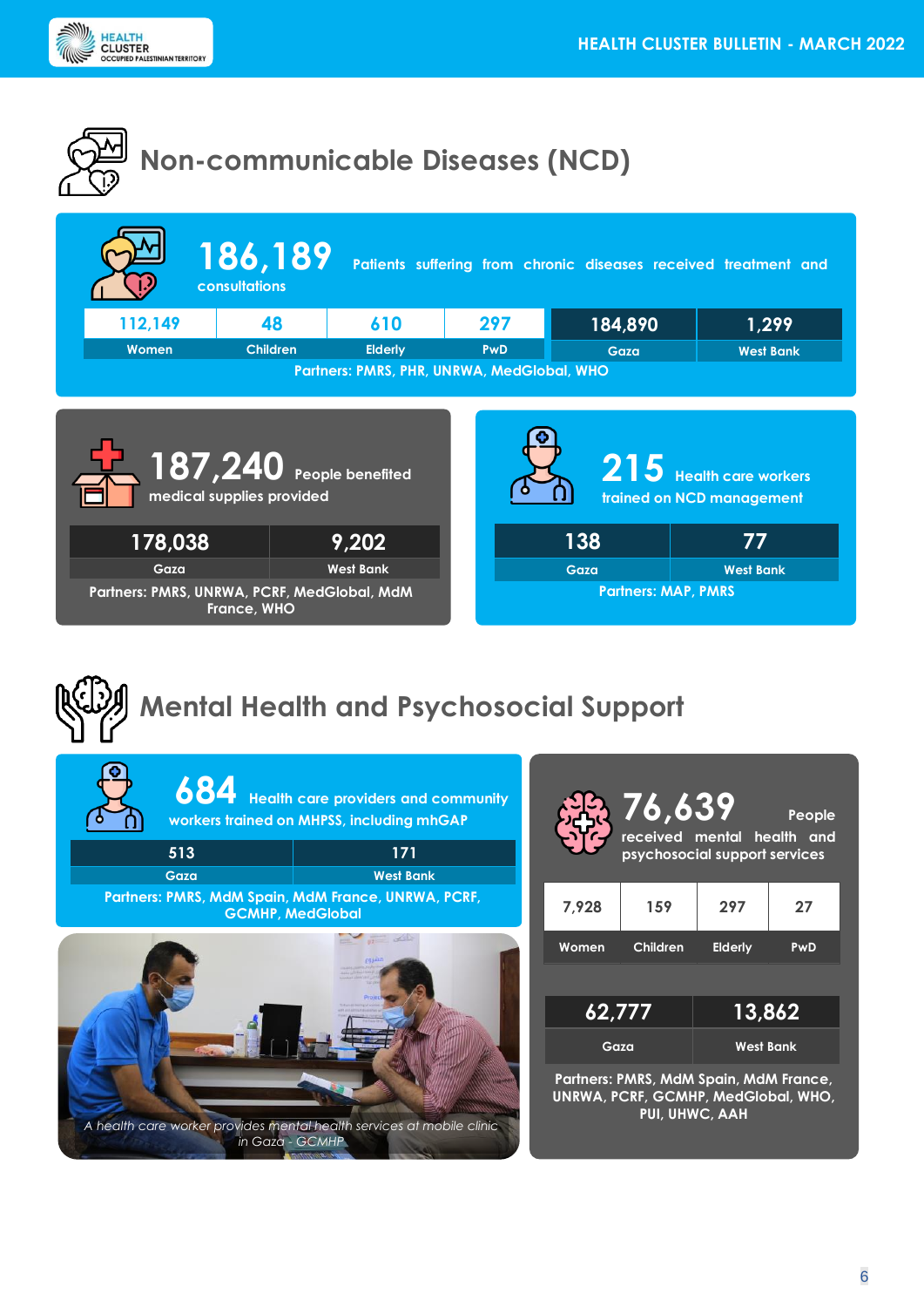



| $\bullet$ | 28,263<br>applications<br>Permit<br>for patients | $\bullet$<br>$\bullet$               | 30,801<br>Permit applications for<br>companions     | 420<br>health care | <b>Attacks</b> on |
|-----------|--------------------------------------------------|--------------------------------------|-----------------------------------------------------|--------------------|-------------------|
| 4,853     | 23,410                                           | 5,978                                | 24,823                                              | 11,798             | $\blacksquare$    |
| Gaza      | <b>West Bank</b>                                 | Gaza                                 | <b>West Bank</b>                                    | Gaza               | <b>West Bank</b>  |
|           | 10%<br>2,234                                     | 15%<br>3,639                         | 0.6%<br>31                                          | 1.9%<br>112        |                   |
|           | 4%<br>979                                        | 5%<br>1,326                          | 39.3%<br>1,909                                      | 61%<br>3,622       |                   |
|           | 86%<br>20,197                                    | 80%<br>19,858                        | 60.0%<br>2,913                                      | 38%<br>2,244       |                   |
|           | Patients<br>West Bank                            | Companions<br>■Delayed<br>■ Approved | Patients<br>$\blacksquare$ Pending<br><b>Denied</b> | Companions<br>Gaza |                   |

A total of 21 health attacks were recorded in the occupied Palestinian territory from January to March 2022, all the in the West Bank. Of this, 12 incidents involved the use of physical violence against health care.

These incidents resulted in:

- Injury of 12 health care workers (one from live ammunition; six from rubber-coated bullets; two from gas inhalation; two from physical force, including the use of skunk water in one incident); one hit with sound bomb)
- Injury of one patient (from rubber-coated bullet)
- Damage to four ambulances (three from rubber coated bullets; one from gas canister)

In addition to permits delays and denials, there were 10 incidents of obstruction to health care delivery (one incident involved both physical violence and obstruction), resulting in:

- Access prevention for 9 ambulances
- Access prevention for one mobile clinic

Read more in WHO's monthly Health Access reports: <http://www.emro.who.int/pse/publications-who/monthly-referral-reports.html>